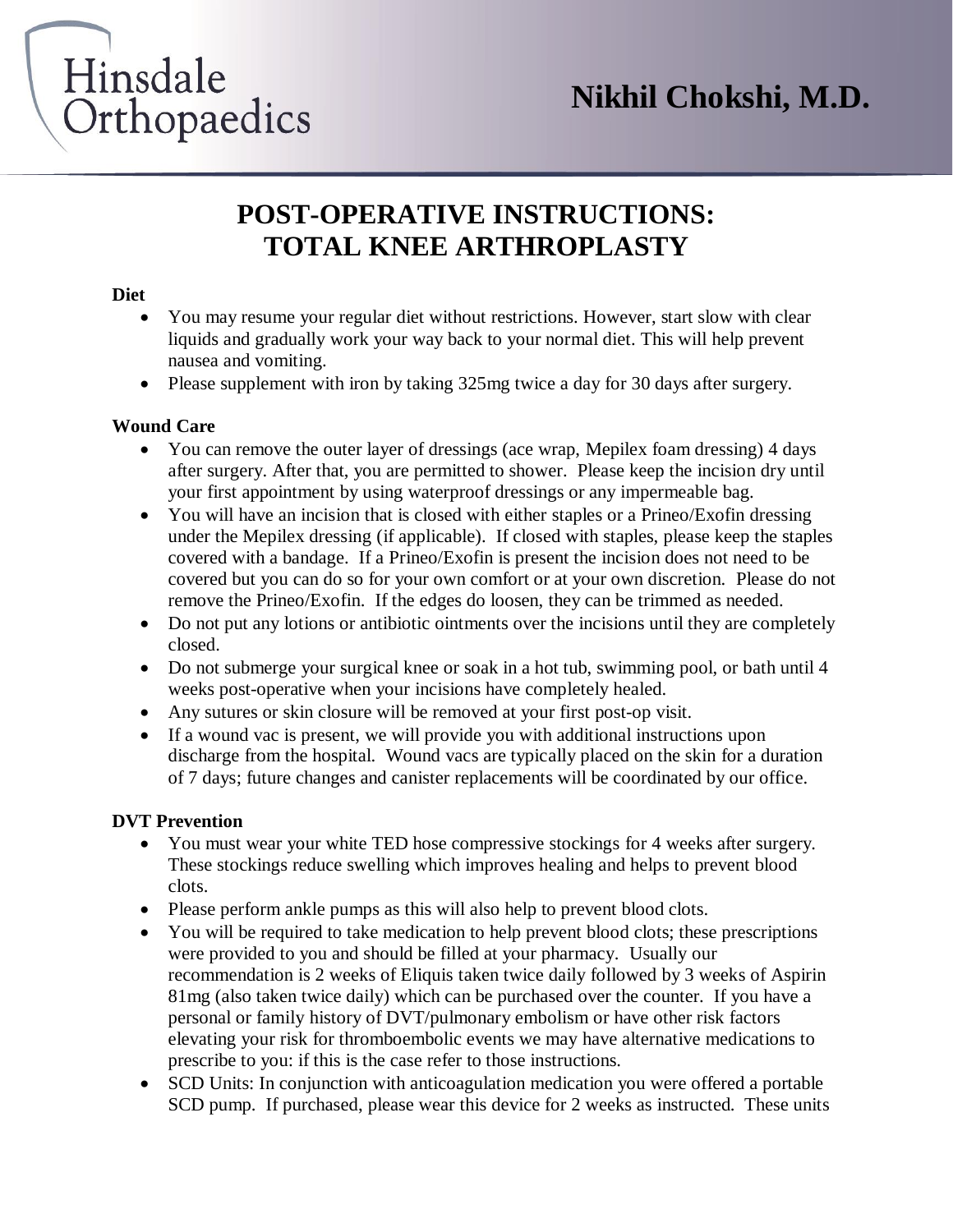# Hinsdale Orthopaedics

are to be worn while sleeping and while resting. Please charge the devices throughout the day when you are standing or performing your exercises.

- If you are traveling after surgery, please let us know: we advise that you wait at least one week between surgery date and travel. Please see below for some general tips for preventing blood clots when traveling:
	- o Get up on the plane to crutch/walk every hour or if driving stop every 1-2 hours to get up and walk
	- o Stay hydrated. Avoid alcohol and caffeine
	- o Wear your TED hose stockings for the duration of your travel
	- o Take 325mg Aspirin the day before, day of, and day after the travel (if advised)
	- o Perform your exercises during travel; especially the ankle pumps
	- o If you experience pain or swelling in your calf, please call our office immediately or go to a local emergency department for evaluation.

#### **Post-Operative Activity and Weight Bearing**

- After surgery you may begin weightbearing as tolerated, using your crutches or walker as instructed, with a heel-toe gait. You may increase your weightbearing as tolerated. Remain on crutches until you resume good quadriceps control and balance.
	- o EXCEPTION: REVISIONS, FRACTURES, OR OTHERWISE NOTED. YOU WILL BE GIVEN MODIFIED INSTRUCTIONS ON WEIGHTBEARING.
- You will be required to wear a knee immobilizer while sleeping for the first two weeks after surgery. You can remove the brace to perform exercises and to shower.
- Please elevate the knee frequently in order to help decrease swelling/discomfort. Use of an ace wrap can also be useful in order to apply compression to the lower extremity; please apply from ankle to thigh.
- Perform the exercises included in this packet (or that you were instructed at pre-op visit) 3-4 times a day for 10 minutes each session. Begin them the day after surgery.
	- o If your surgery is done on an inpatient basis home health physical therapy will be coordinated and will begin after discharge from the hospital.
	- o If your surgery is done on an outpatient basis, please schedule your first physical therapy visit for 2-3 days post-op.

#### **Cold Therapy**

- Ice should be used to help reduce pain and swelling. Use it as often as possible the first 3 days after surgery, alternating 20 minutes on and 20 minutes off. After the third day, use it at least 3-5 times a day for 20 minutes until pain and swelling have resolved.
- When icing after your surgical dressing has been removed, do not put ice directly over healing skin. Use a barrier between to prevent any contact burns.
- Usage of an ice machine is at your own risk. Please read all instructions prior to purchasing or using one as the instructions differ by make and model.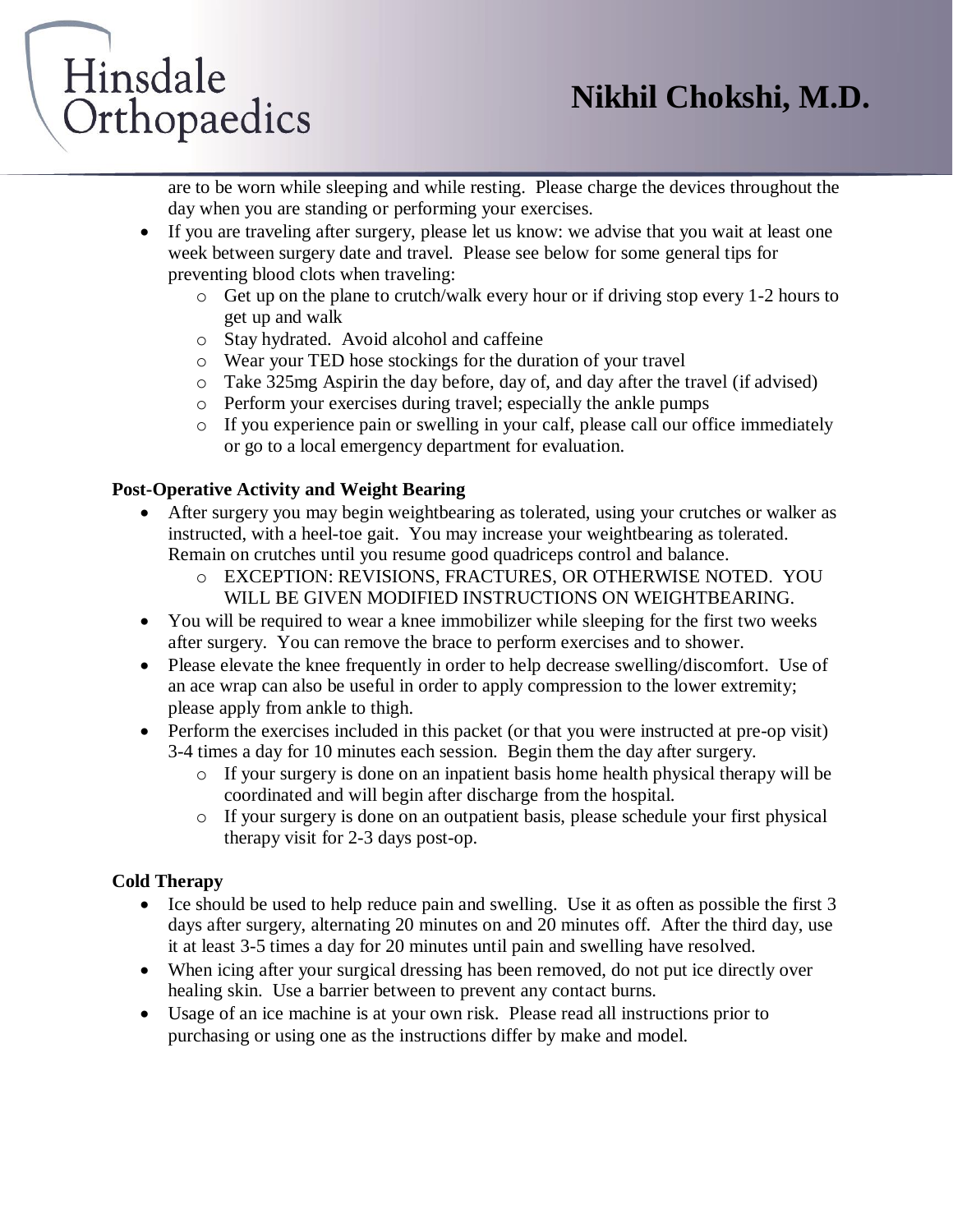# Hinsdale Orthopaedics

#### **Pain Medication**

- Take your pain medication as prescribed. This usually means 1 tablet every 4 hours for mild pain or 2 tablets every 4-6 hours for more severe pain. Do not take any additional Tylenol when taking these narcotic medications.
- Narcotic pain medication can cause constipation if taken regularly. We have prescribed stool softeners. You can also take, fiber bars, Metamucil, or prune juice.
- You are not permitted to drive while taking your narcotic pain medication.
- The pain medication can cause nausea so always take it with food.

**\*\***Effective in 2014: Federal regulation prevents the ability to call or fax post-operative medications to pharmacies (including refills). **Every prescription must be an original and picked up in person**: we cannot fax or call in these medications to your pharmacy.

**\*\***Please call **a minimum of 24 hours prior to needing additional medications** in order to provide you with the handwritten copy. **All requests for prescriptions prior to the weekend must be received by Thursday at noon**. Failure to plan accordingly and contact our office prior to needing a refill may prevent you from obtaining your medication.

#### **Nerve Blocks for Anesthesia**

• Nerve blocks last approximately 12-24 hours. You may notice tingling on occasion after the block wears off. This usually resolves in several days but if persists please call our office. As you begin to regain sensation please take your pain medication before the block completely wears off; this helps you stay ahead of your pain.

#### **Prophylaxis for Future Procedures**

- Please refrain from any dental work or colonoscopies for 3 months after having a total joint replacement unless emergent. Please call our office if this is the case.
- **You will need to take antibiotics before colonoscopies and all dental work including fillings, caps, extractions, and cleanings for one year after your joint replacement.**
- Please call our office one week prior to your planned procedure so we can call in appropriate antibiotics for you to take prior to your dental work or colonoscopy.

#### **Notify the Office if you Experience the Following**

- Flu-like symptoms, nausea/vomiting, temperature of 101.5 degrees or higher, severe chills; foul odor, redness, or increased tenderness or drainage from the incision. These are signs of a possible infection. You may need to report to an Emergency Room.
- Hot tender area or unusually large amounts of swelling in either calf or other area of the leg; chest pain, shortness of breath or coughing up blood. These are signs of a possible blood clot and you may need to report to an Emergency Room or call an ambulance.
- **If you have any other URGENT problem,** call the office (815) 744-4551 Monday through Friday during regular office hours or report to an emergency room.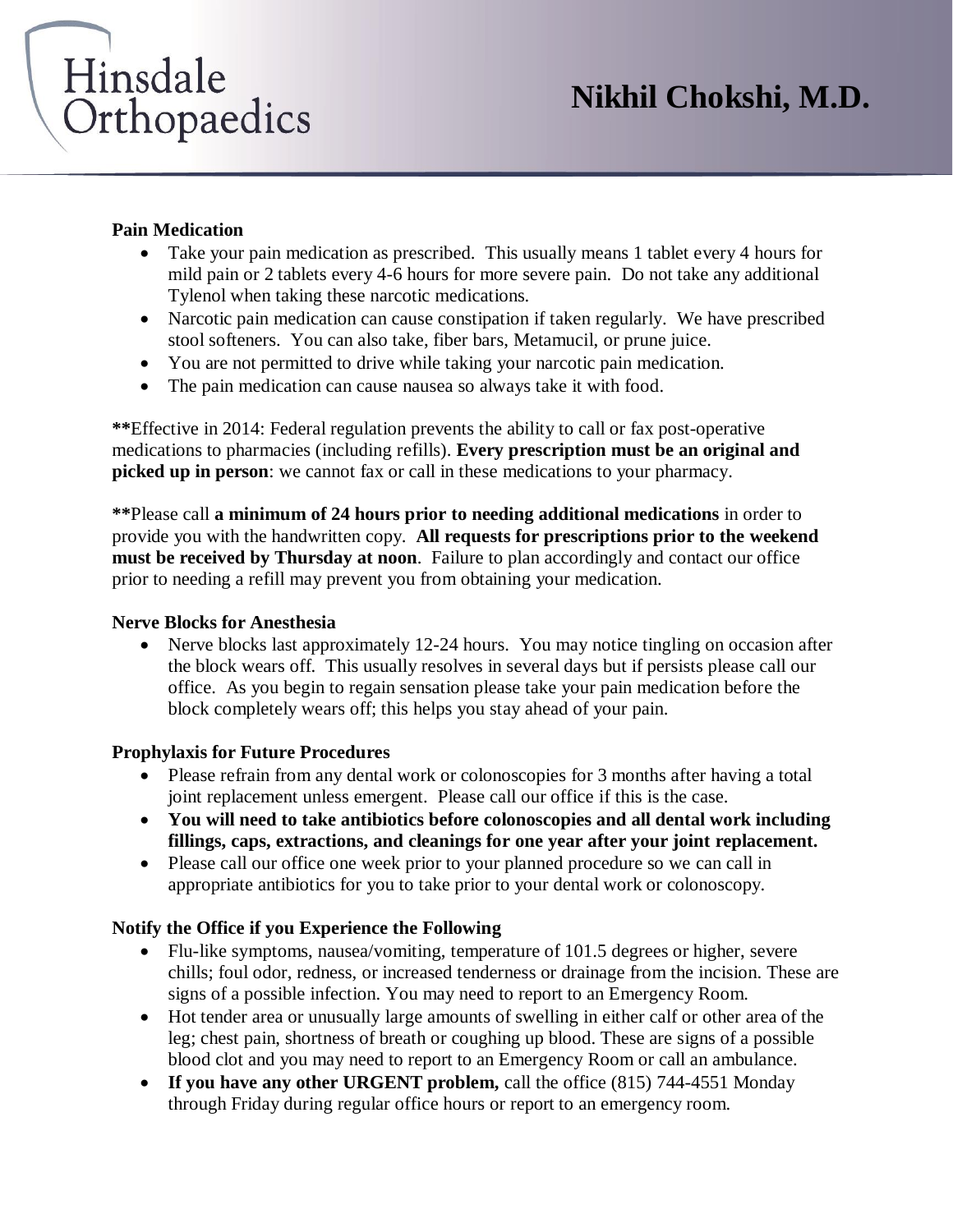

## **Nikhil Chokshi, M.D.**

#### **Follow-up**

• You should already have your post-operative appointment scheduled; this should be scheduled for 4 weeks (or sooner if advised) after your surgery date. Please call the office with any questions or to confirm your appointment at (815) 741-5200.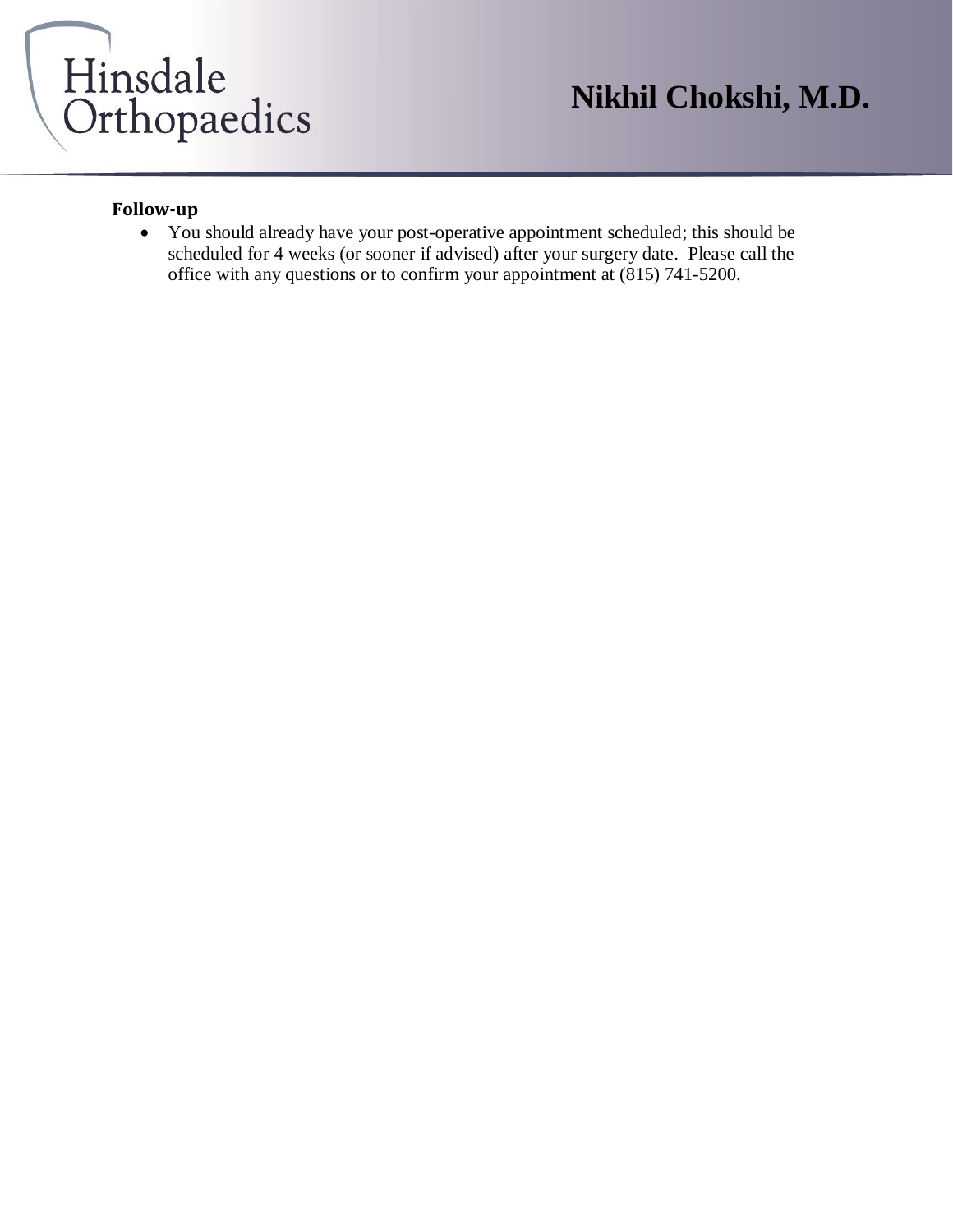

## **Nikhil Chokshi, M.D.**

#### **HOME EXERCISES:**

#### **Perform prior to surgery. Begin the day after surgery. Perform 3-4 x a day.**

#### **Knee Flexion Stretching**



-Sitting in a chair bend surgical knee as far as you can. -Lift leg with hands and bend knee further

-Should be a gentle stretch; 60 sec hold 10x. Gradually bending knee further each



-Lying on back holding a bath towel wrapped around knee - Seated edge of stable chair -Bend knee using the towel until you feel a stretch - Using your good leg bend surgical knee -Hold 60 seconds; perform  $10x$  until you feel resistance



- Hold 60 seconds; perform 10x





-Lying on bed or couch pushed along wall, feet on wall

-Bend surgical knee with non-affected leg, gliding feet along wall until feel of stretch in surgical knee -Hold 60 sec. (Should be a gentle stretch). Perform 10x, each time trying to gain more knee bend -To return to resting position. Lift feet off of the wall. Using good leg, hooked under surgical ankle, straighten surgical knee returning to resting position.